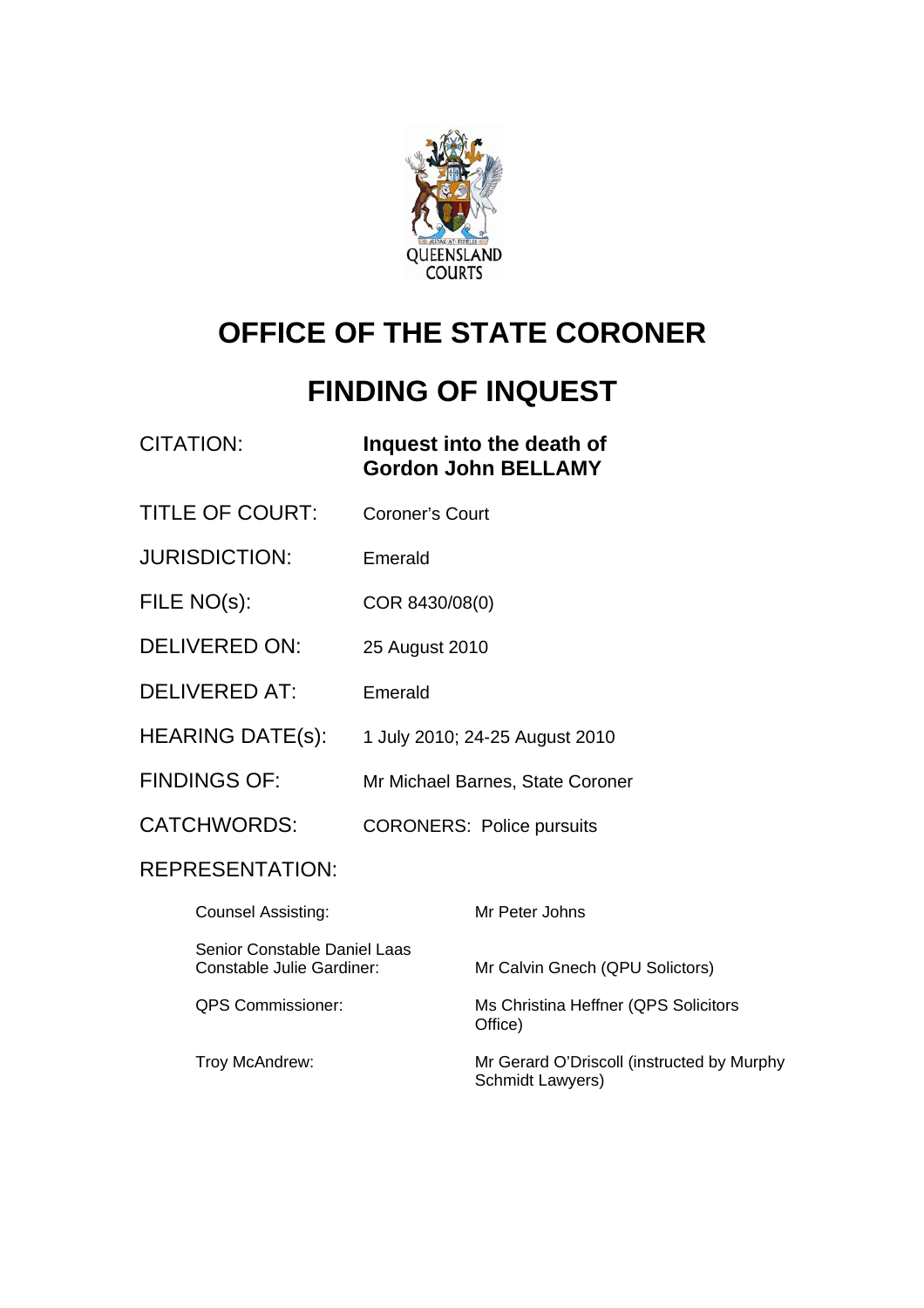### **Table of Contents**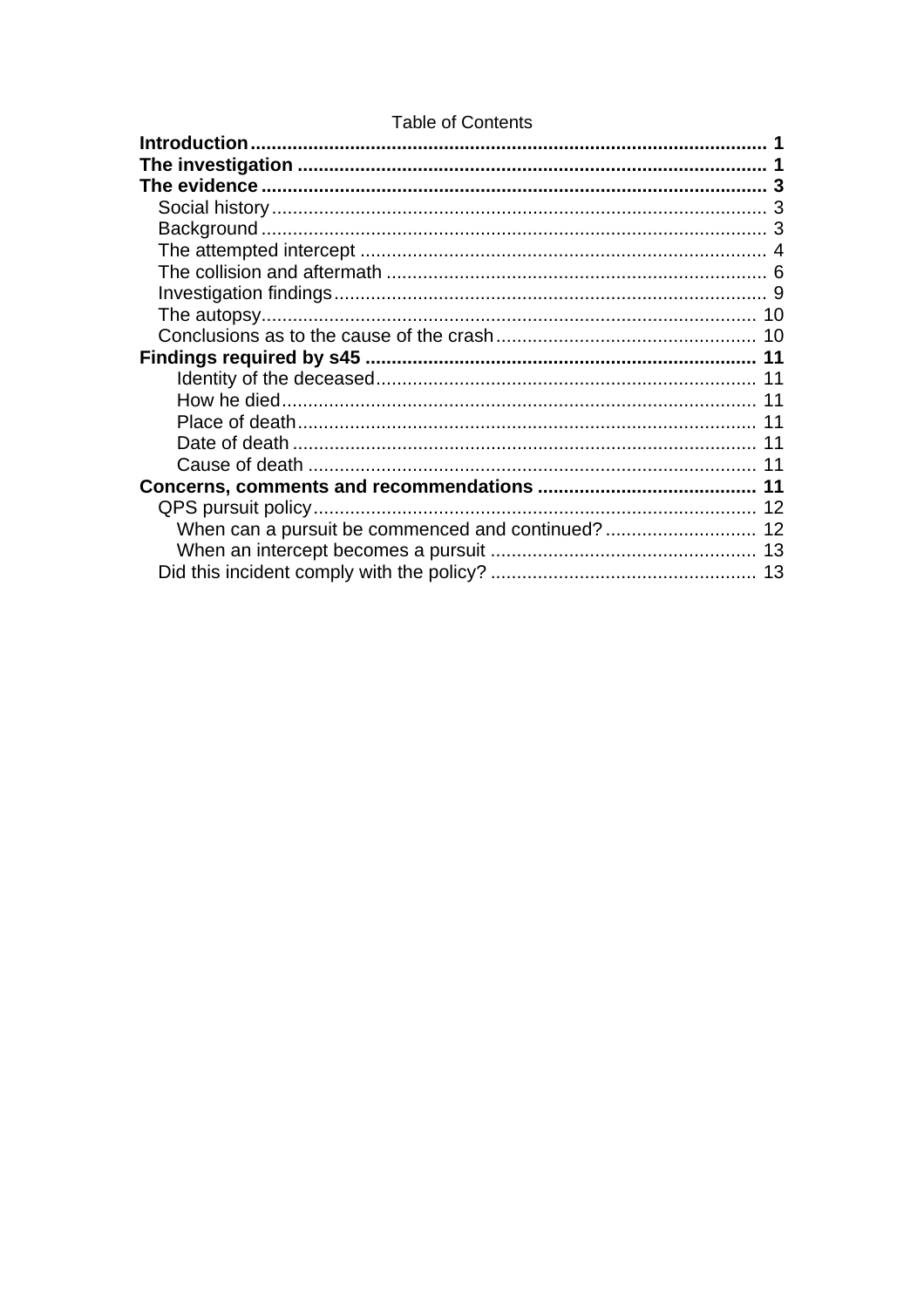<span id="page-2-0"></span>The *Coroners Act 2003* provides in s45 that when an inquest is held into a death in custody, the coroner's written findings must be given to the family of the person who died, each of the persons or organizations granted leave to appear at the inquest and to various officials with responsibility for the justice system including the Attorney-General and the Minister for Police, Corrective Services and Emergency Services. These are my findings in relation to the death of Gordon John Bellamy. They will be distributed in accordance with the requirements of the Act and posted on the website of the Office of the State Coroner.

# **Introduction**

In the early hours of 20 December 2008, a day before his  $35<sup>th</sup>$  birthday, Gordon Bellamy was killed when his motorcycle struck a roadside tree at high speed in his home town of Emerald. Seconds before the motorcycle had struck and injured a pedestrian and less than two minutes earlier Mr Bellamy's erratic driving had attracted the attention of police. They attempted to intercept him and, when he failed to adhere to their directions, the officers followed for a short distance as he rode off at high speed.

These findings:-

- establish the circumstances in which the fatal injuries were sustained;
- confirm the identity of the deceased person, the time, place and medical cause of his death; and
- consider whether the police officers involved acted in accordance with the Queensland Police Service (QPS) policies and procedures then in force.

As this is an inquest and not a criminal or civil trial, these findings will not seek to lay blame or suggest anyone has been guilty of a criminal offence or is civilly liable for the deaths. As the death occurred very shortly after events involving police and the incident was investigated by other police officers, the findings also critique the quality of that investigation.

# **The investigation**

The coronial investigation was conducted by officers from the QPS Ethical Standards Command (ESC) and a detailed report was prepared by Detective Inspector Rohweder.

Inspector Rohweder was notified within two hours of the incident and immediately flew to Emerald. Prior to his arrival local police had secured the incident scene and the relevant areas photographed and examined by a QPS scenes of crime officer. An officer from the Brisbane based Forensic Crash Unit accompanied the ESC officers to Emerald and examined the scene and compiled a report addressing the mechanics of the events as they unfolded.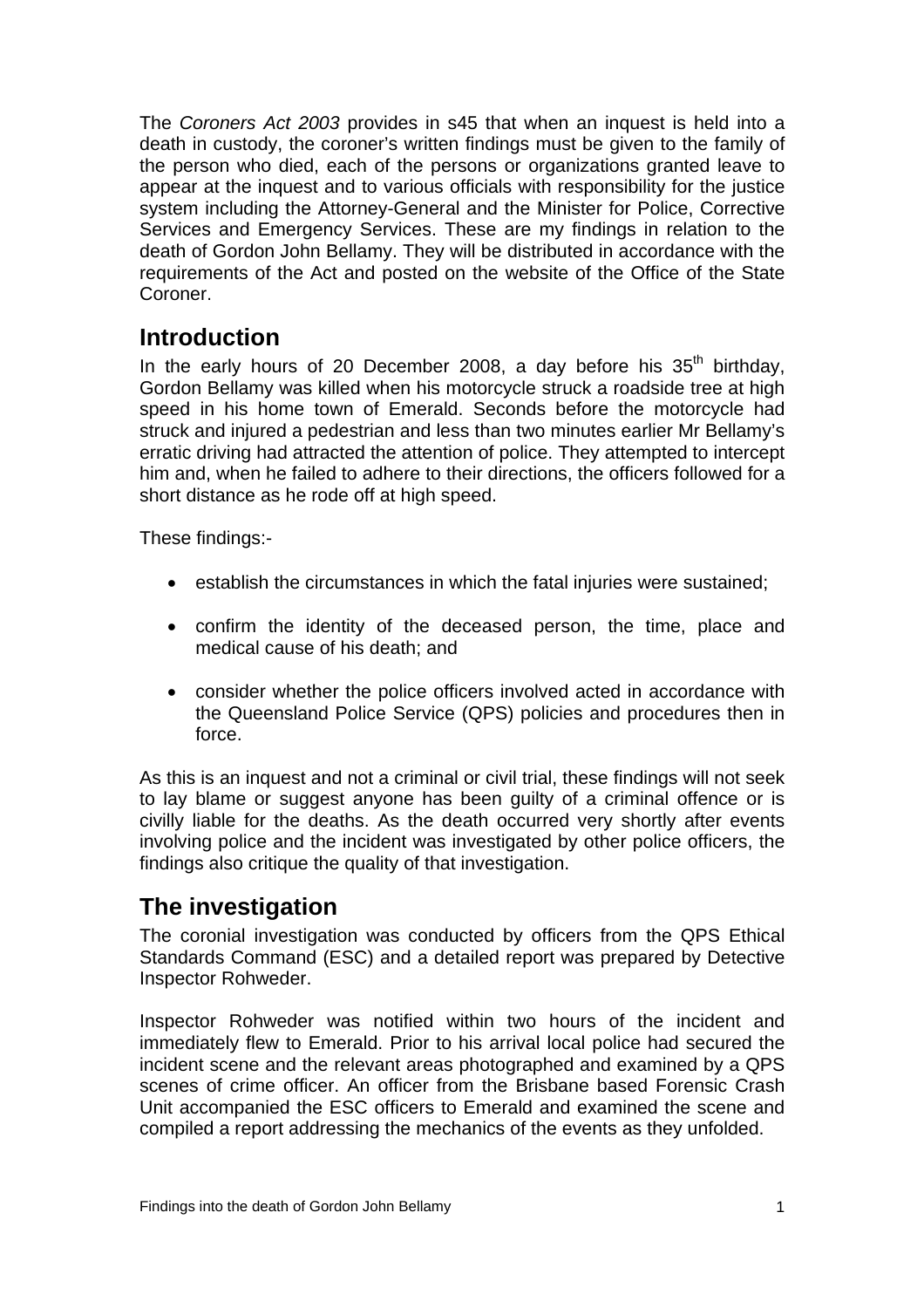Statements were taken from a number of civilian and all relevant police witnesses to the events. A record of interview was conducted with the injured pedestrian.

Both officers involved in the attempted interception were breath tested and supplied urine samples for further testing. Those officers were interviewed approximately 12 hours after the incident by Inspector Rohweder and the driver of the police vehicle participated in an on site walk-through reenactment of the incident.

Unfortunately, neither the officers involved in the incident, nor their superiors, had regard to the QPS policy which requires that members directly involved in a fatal police related incident should be isolated from each other until they have provided a version of events to investigators.

In this case the two officers who had attempted to intercept Mr Bellamy collaborated in the preparation of a hand written account soon after the incident. I am satisfied they did not do this with the intention of colluding to concoct or conceal evidence. Indeed, it is possible to argue the recent, combined recollection of witnesses may result in a more accurate account being recorded. However, in police related incidents that are investigated by other police officers the maintenance of public confidence in the integrity of the process is imperative, as the QPS policy recognises. Notwithstanding the lapse in this case, I am satisfied the officers have striven to give a truthful and accurate account of what transpired.

A mechanical inspection was carried out on the police vehicle with a view to detecting any sign of it having had contact with another vehicle at the relevant time. An inspection of Mr Bellamy's motorcycle did not reveal any mechanical fault to which the accident could be attributed, though was of limited assistance given the extensive damage sustained in the collision.

A forensic analysis of Mr Bellamy's residence took place to assist with both the investigation into his motives and movements on the evening and with the identification of his body. Fingerprint analysis was later able to identify the deceased as Gordon John Bellamy.

An external autopsy examination of Mr Bellamy's body was conducted on 22 December 2008 and samples of blood and urine taken for toxicology testing.

As can be readily appreciated whenever a death is connected with police action it is essential the matter be thoroughly investigated to allay any suspicions that inappropriate action by the officers may have contributed to the death. It is also desirable that the general public be fully apprised of the circumstances of the death so they can be assured the actions of the officers has been appropriately scrutinised. The police officers involved also have a right to have an independent assessment made of their actions so there can in future be no suggestion there has been any "cover up".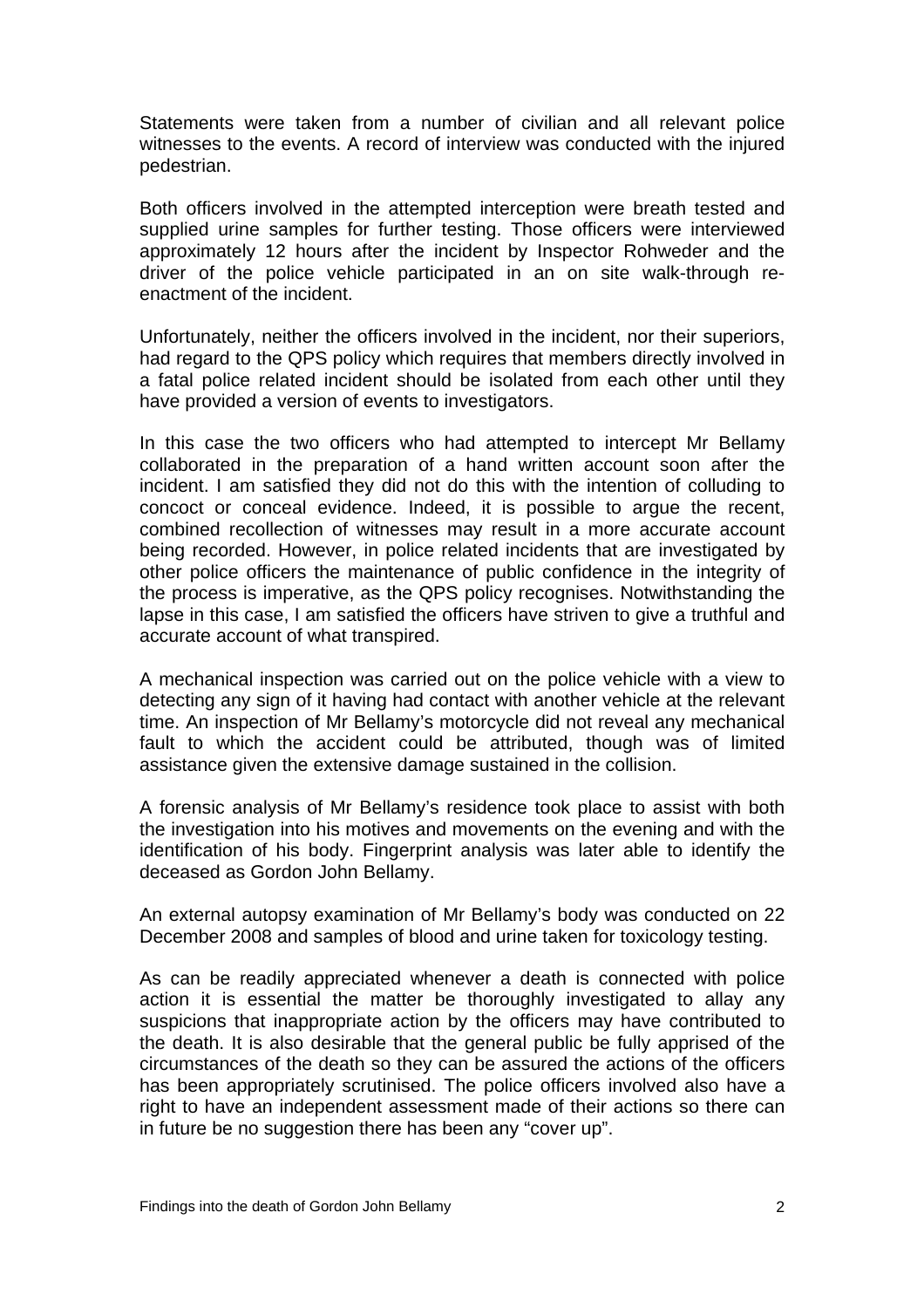<span id="page-4-0"></span>I am satisfied all relevant sources of information have been accessed and that Inspector Rohweder has conducted a thorough investigation. While I do not necessarily agree with all of his conclusions, I am satisfied all evidence necessary for my findings was made available. I have already referred to the blemish concerning the failure of the officers to give an independent account before discussing the matter. It is fortunate the evidence from eye-witnesses allows me to confidently say that in this case there has been no "cover up".

I have considered whether a s46 comment is warranted in relation to this aspect of the investigation but have concluded those responsible for managing such matters within QPS will determine whether any further action to reinforce the need for compliance with the policy is necessary.

# **The evidence**

I turn now to the evidence. Of course I can not even summarise all of the information contained in the exhibits and transcript but I consider it appropriate to record in these reasons the evidence I believe is necessary to understand the findings I have made.

## *Social history*

Gordon Bellamy is survived by is parents, his wife and two children. At the time of his death Mr Bellamy had worked his way into a supervisory role with his employer, Kestral Coal and was residing in Emerald having separated from his wife who retained custody of their children.

It is apparent the separation caused him considerable distress and evidence suggested a link between this, a marked increase in Mr Bellamy's alcohol use and apparent episodes of severe depression in the year prior to his death.

Friends encouraged Mr Bellamy to seek help to address his depression. He was clearly well liked and regarded by many in the local community as evidenced by the concerns of many about his ongoing welfare. Sadly one of those who did most to guide Mr Bellamy in the right direction was one of the police officers first called to the scene of his death.

Mr Bellamy had a great interest in motorcycles and was involved with the Emerald Motorcycle Club. A 12 month disqualification from riding imposed as a result of a drink driving conviction in August 2008 clearly did not sit well with this passion.

Mr Bellamy's sudden and untimely death has had a devastatingly sad impact on his parents, his wife and children. He is clearly very much missed by them and by his wide circle of friends. I offer them all my sincere condolences.

# *Background*

The last Friday night before Christmas in 2008 was, as one would expect, a very busy social occasion in Emerald. It was two days before Gordon Bellamy's 35<sup>th</sup> birthday and by the early hours of the following morning he had clearly had a lot to drink.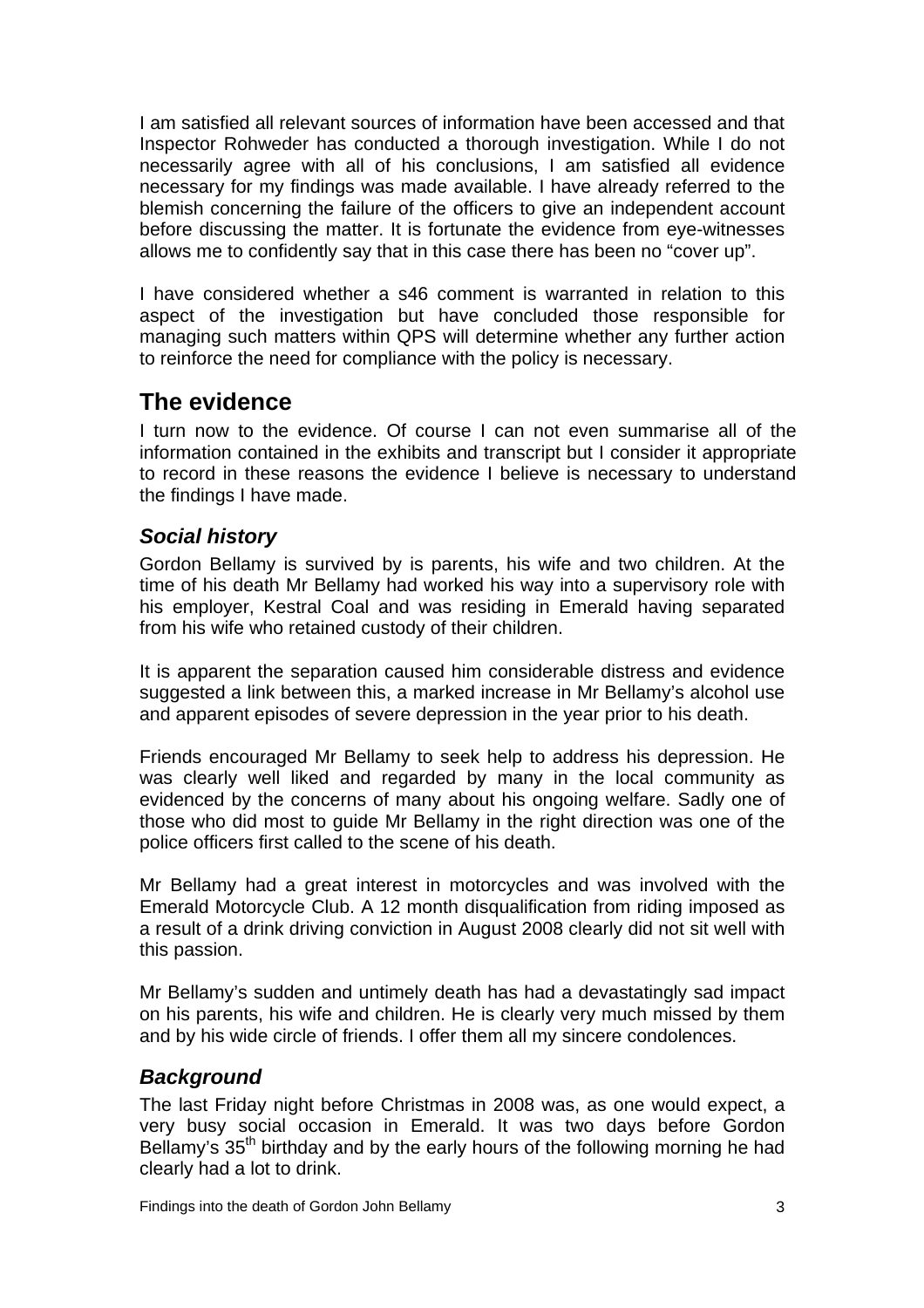<span id="page-5-0"></span>CCTV footage from a local service station shows him riding his motorcycle into a Caltex service station on the Capricorn Highway in Emerald at 2:40am on the morning of 20 December 2008. The footage shows him to be clearly affected by alcohol and unsteady on his feet.

At the same time Constables Daniel Laas and Julie Gardiner were conducting patrols of Emerald. Constable Lass was driving their vehicle, a marked automatic Toyota Hi-Lux adapted to include a prisoner pod at the rear. As they patrolled in a westerly direction along Egerton Street, both officers noticed a motorcycle, now known to be that ridden by Mr Bellamy, turn right at a roundabout from Borilla Street into Egerton Street heading westbound. The officers say as Mr Bellamy exited the roundabout he accelerated hard into Egerton St causing the rear wheel to 'fishtail' over a distance of about 20 metres.

Neither officer recognised Mr Bellamy, but understandably, they decided to intercept him for a licence inspection and road side breath test, as they were quite entitled to do.

The officers observed Mr Bellamy to travel through the intersection of Egerton and Anakie Streets without seeming to pay regard to the possibility of oncoming traffic in what is the central business district of Emerald.

 A short distance later Mr Bellamy was seen to stop his bike in a centre street car park area of Egerton St outside Hooper's store. The officers observed Mr Bellamy apparently speaking to a male person standing in this parking area.

The officers had continued to drive along Egerton Street and gave varying estimations of how far they were behind the motor bike when it stopped. It seems likely they were in the vicinity of the Anakie and Egerton Street intersection.

### *The attempted intercept*

The police Hi-Lux pulled in behind Mr Bellamy. Its driver, Constable Laas, thinks they stopped about 5 metres behind the motor cycle, while his partner and the person Mr Bellamy was talking to, Paul Kelly, put it as close as 1.5 metres. At about this time Constable Gardiner switched on the flashing blue and red lights and sounded a short burst of the siren. The three witnesses gave differing accounts of where the police car was when this happened. Mr Kelly thinks it was near the Anakie/Egerton Street intersection; Constable Gardiner believes it occurred as the police vehicle was between 15 and 20 metres from the motor bike; and Constable Laas thinks the lights and sirens weren't used until the police car stopped behind the motor bike.

I don't believe anything turns on these variations as it is clear when the police car stopped behind the bike, its flashing lights were illuminated in circumstances that would have made it apparent to Mr Bellamy the police wanted him to stop. Even Mr Kelly whose recall was, it seems, negatively impacted by intoxication, agrees this was obvious.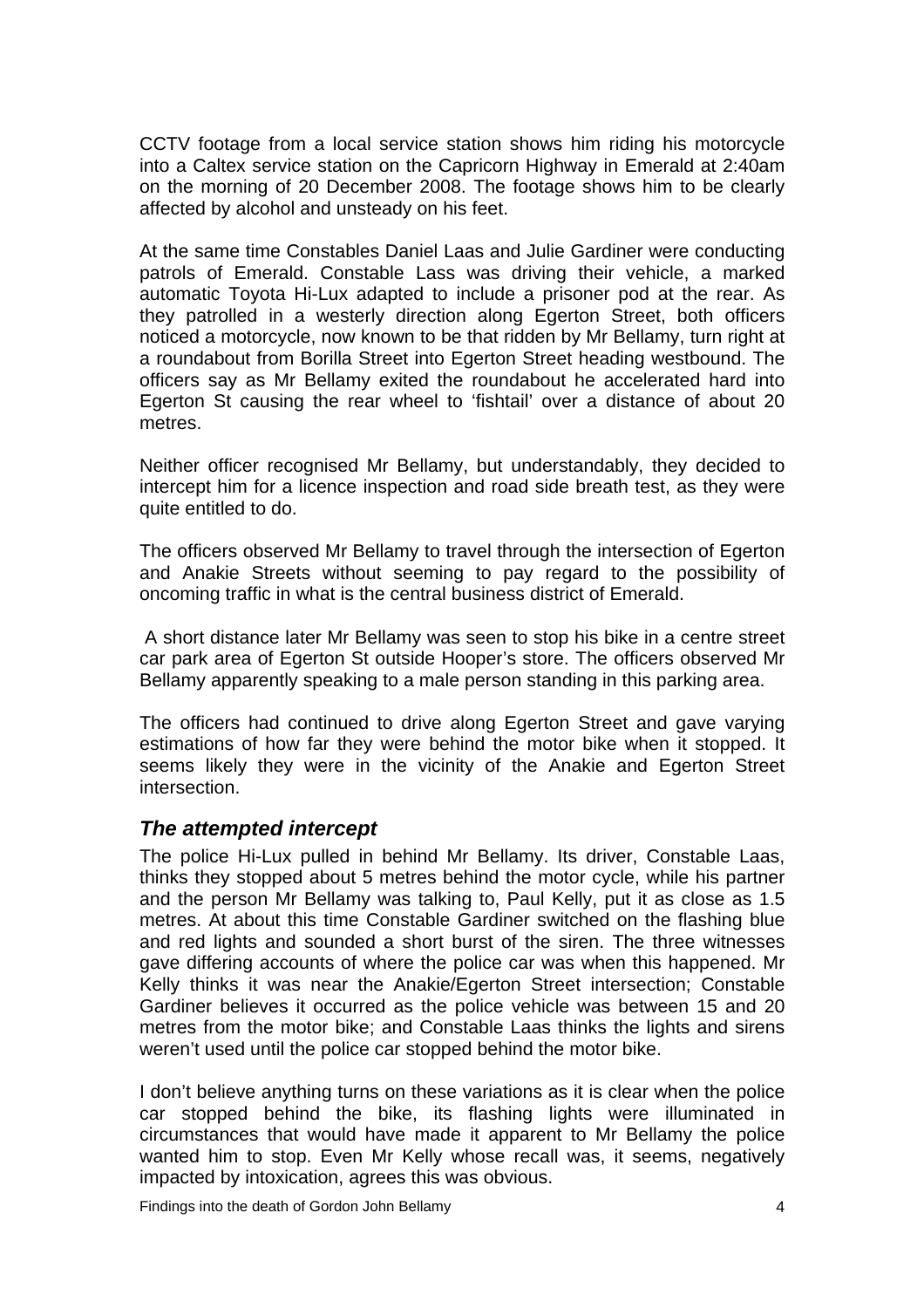The officers were able to confirm their earlier belief that the number plate on the motorcycle bore the unusual registration "998"; seemingly a personalised plate. Both officers had removed their seatbelts and Constable Laas was in the process of alighting when Constable Gardiner warned that Mr Bellamy was "*going to go*" or words to that effect. She says Mr Bellamy had not turned around to look at the police vehicle and was showing no signs of getting off the motorcycle; nor of even relaxing from a riding position by releasing the handlebars and sitting back. Her prediction proved correct and Mr Bellamy accelerated along Egerton Street towards the next intersection.

Mr Kelly gave evidence he was "dumbfounded" that Mr Bellamy had driven off when the police were right behind him. It was Mr Kelly's opinion Mr Bellamy had taken off in response to the police having pulled in directly behind.

Constable Laas returned to his seat and, after some difficulty finding the correct position on the automatic transmission, proceeded to drive in the same direction as Mr Bellamy. The flashing emergency lights of the police vehicle remained on.

The western end of Egerton Street links with a curved stretch of Hospital Road while Ruby Street joins on the northern side forming an unusual intersection. Hospital Road is a main road forming a link, through the centre of Emerald, between the Canarvon and Gregory Highways. It consists of two lanes in each direction and from a point several hundred metres north of the Egerton Street intersection, is divided by a cement median strip.

The intersection with Egerton Street is now controlled by traffic lights but that was not the case in December 2008. Mr Bellamy was observed to travel through the intersection and into the right of the two northbound lanes. The police vehicle followed with the officers slowing to negotiate the intersection with Hospital Road. The curves in Hospital Road at this point meant that over the first 20-30 seconds of following him they were only able to observe the tail light on Mr Bellamy's motorcycle intermittently. It was apparent though that he was travelling at a much faster speed than the police vehicle. Constable Gardiner estimates he was going at about 80km per hr.

The poor acceleration of the Toyota Hi-Lux combined with the need to slow for the Hospital Road intersection meant that at no time while following Mr Bellamy did the police car exceed the speed limit and the distance between it and the motorcycle quickly increased.

On reaching the intersection with Hospital Road, about 80 metres from Hooper's store, the officers say Mr Bellamy had cleared out to a distance of 200m in front of them.

After negotiating the curved section, Hospital Road continues with a generally north-south alignment. Constable Laas drove about 100 metres along Hospital Road before again seeing the red tail light of the motor cycle between 300 and 500 metres ahead. In their interviews and at the inquest, both officers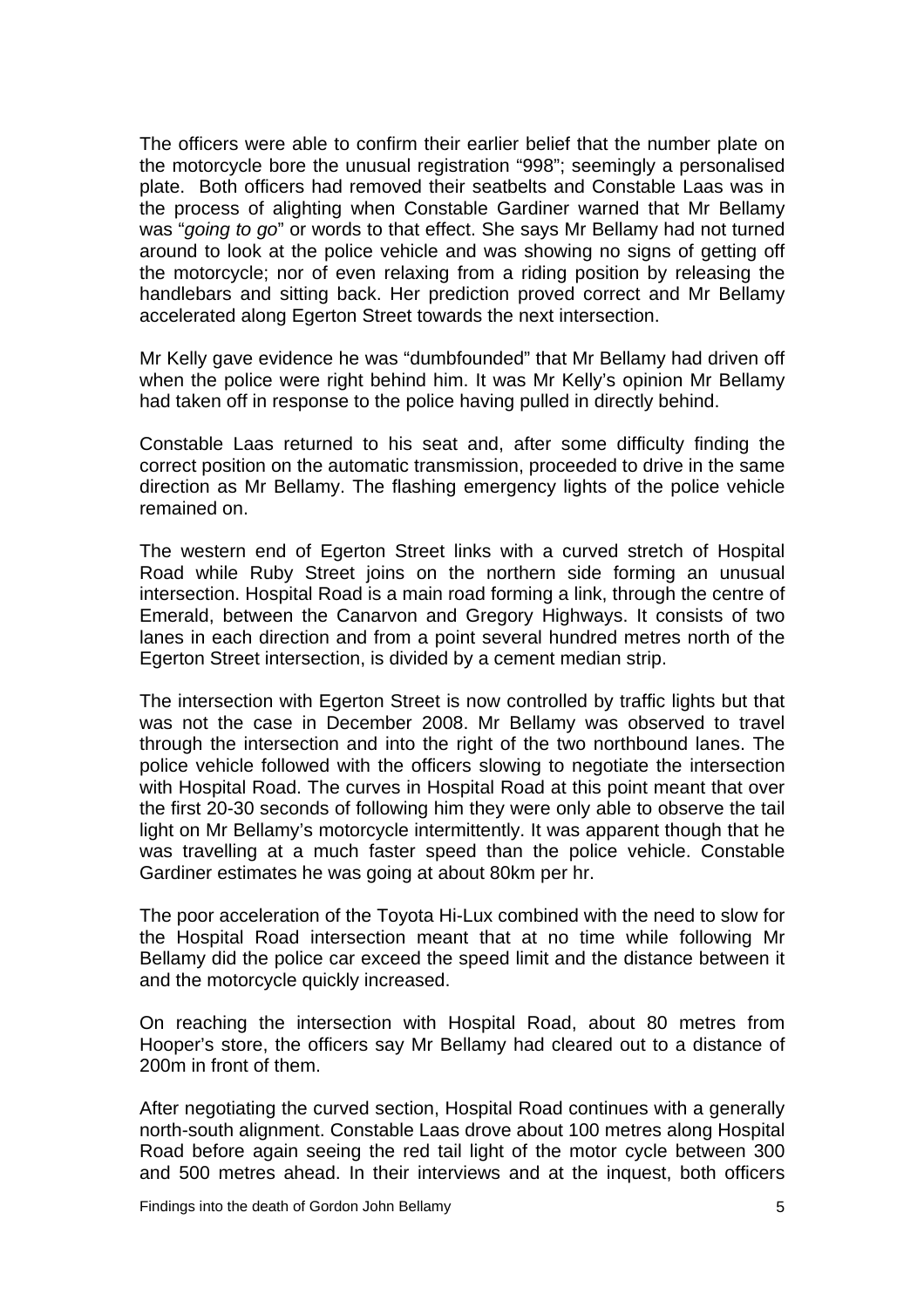<span id="page-7-0"></span>nominated a Retravision store as the point on Hospital Road where, what they considered to be an attempted intercept, was terminated. The rapid expansion of distance between the vehicles is consistent with the evidence from Sergeant Lamerton that the motorcycle being ridden by Mr Bellamy was capable of an extremely high level of acceleration; commensurate with that of a Formula 1 car.

Constable Laas says he terminated the attempted intercept at this time due to safety concerns. He was aware that closing time had just gone at several pubs in town and was cognisant of the likelihood there would be alcohol affected people further along Hospital Road. This concern would no doubt have been enforced even before reaching Retravision as they passed a bakery popular with those on their way home from a night in town. He also said in evidence he realised they had no chance of catching the much faster motorbike.

The officers say there was no discussion between them as to whether they should terminate the attempted intercept. Constable Laas says it was Constable Gardiner who took the step of turning off the emergency lights; she nominates him as having done it while she was attempting to contact police communications in Rockhampton in an effort to locate the registered address for the motorcycle. In any event I am satisfied that from this point, 300 metres from where they commenced pursuing near Hooper's store, no further attempts were made to close the distance on Mr Bellamy.

Constable Laas then drove the police vehicle at or below the speed limit in a northerly direction along Hospital Road while his partner continued trying to contact the radio communications centre. He explained he was hoping to get an address for the motorcycle which they could then attend.

### *The collision and aftermath*

At around 2:40am four friends, Shae Boag, Elijah Hoff, Luke Single, Kyle Dejun, were walking in a northerly direction along the eastern footpath of Hospital Road. All but Ms Boag had been drinking alcohol and, when they saw a police vehicle driving north along Hospital Road past their position, they began skylarking by pretending to hide.

That police vehicle was the only other vehicle on patrol in Emerald on the evening and contained Constables Michael Banasiak and Mandy Watane. They saw the group and thinking the behaviour warranted a closer look, they performed a u-turn, driving past the group in a southerly direction. It was soon apparent to the officers there was nothing to be concerned about and they proceeded further south before turning left into Esmond Street. Neither officer recalls seeing Mr Bellamy riding his motorcycle that night and it is entirely possible they had turned into Esmond Street before he arrived at that point on Hospital Road.

Initially, there was some confusion as a result of Ms Boag, Mr Hoff and Mr Single indicating the police vehicle they saw was a Hi-Lux 'paddy-wagon' rather than the sedan of Constables Banasiak and Watane. However during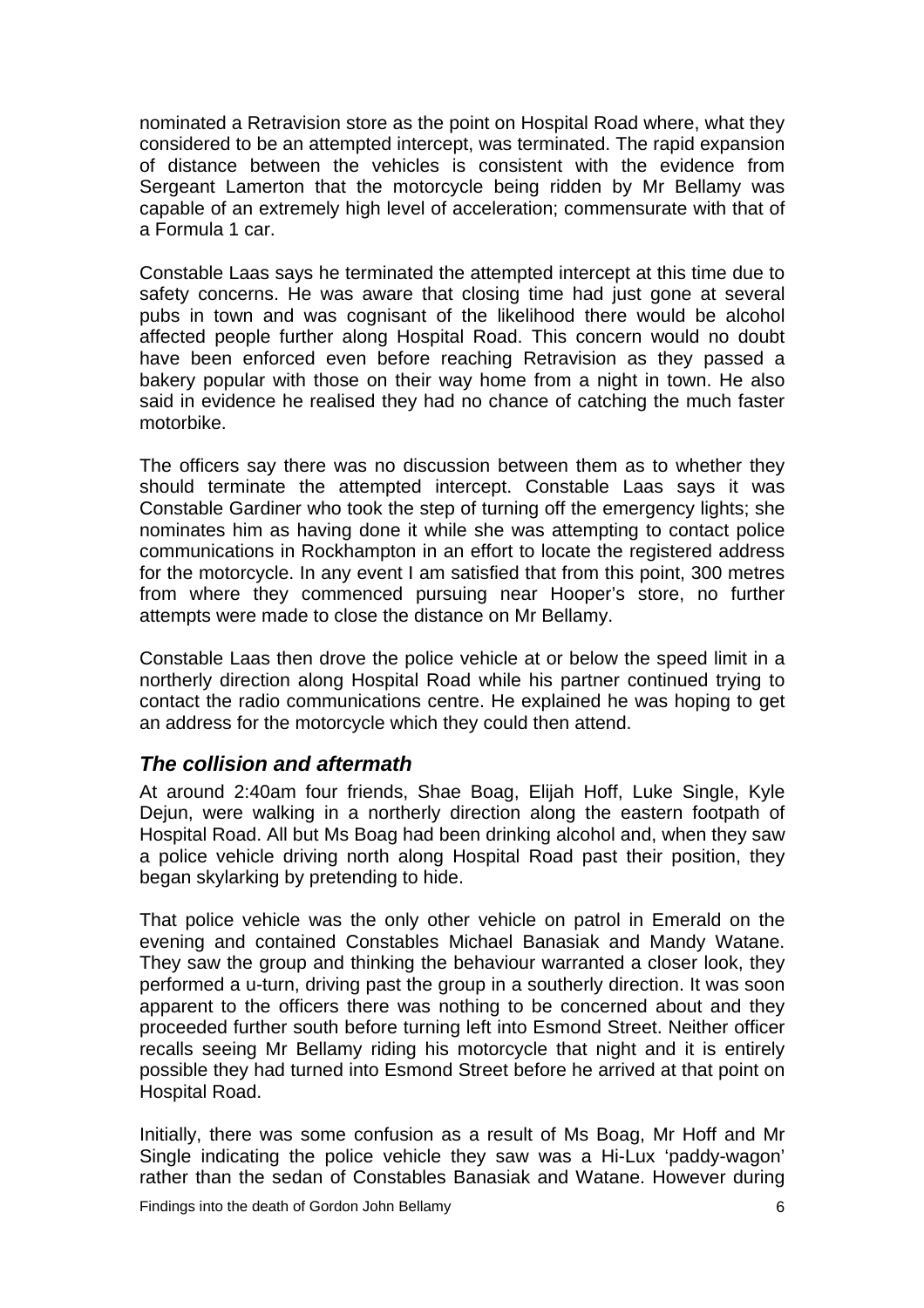the inquest it became clear that Constable Gardiner and her partner in the Hi Lux wagon had also been in Hospital Road during the period the group had been dawdling along and may well have been seen by Ms Boag's party.

At around the same time as police attention was first drawn to Mr Bellamy, Troy McAndrew and Shane McDonald jumped aboard a "maxi-taxi" when it stopped at a service station. It had been hired by a friend and they knew the taxi was going in their general direction and so all agreed they could come along. Messrs McAndrew and McDonald had been out drinking and were, on Mr McDonald's evidence, affected by alcohol but not slurring their words or stumbling drunk.

The driver of that taxi, Lex Collins gave evidence that as the taxi travelled north along Hospital Road one of the passengers in the back said; "*Left here mate"*, as they approached Egan Street which runs left off Hospital Road. He also saw one of the passengers stand up in the back of the cab and thought he may have heard the latch on the rear sliding door being disengaged. He was intending to turn right at the same intersection into Harris Street and was concerned the passenger might try and alight as he did so. Accordingly, he stopped his van in the right hand turning lane that leads into Harris Street.

Mr Collins was only aware of one passenger alighting, although we now know both Mr McAndrew and Mr McDonald got out at this point. The driver was concerned they would be stepping onto the northbound lanes of Hospital Road and therefore consciously scanned his rear view mirrors for signs of oncoming traffic. He saw none.

He recalls the passenger who got out of the back of the van approached the passenger side front door and had a brief conversation with the front seat passenger before the cab continued around the corner. We know from Mr McDonald's evidence that this was Mr McAndrew. Mr Collins agreed that he did not appear overly intoxicated.

It seems one of the other 3 taxis in Emerald that night also arrived at the intersection from Harris Street at around this time. One of the youths with Ms Boag and her friends who had been walking along the eastern side of Hospital Road was keen to catch a cab and on seeing this taxi he, Mr Hoff, ran ahead with a view to hailing it.

All four people in the group recall hearing the engine of Mr Bellamy's motorbike approaching from their rear and left at about this time. The evidence of Ms Boag is that when she initially saw the motorcycle it was travelling only a little faster than 'normal speed' but that it accelerated heavily; reaching, as she put it, a *'stupid'* speed in a very short time. All four of the eye witnesses considered the vehicle to be travelling well over the speed limit as it approached the intersection with Harris St. Mr Dejun was drawn to commenting on the speed to the others while Mr Single estimated it to have accelerated up to 100km/h from an initial speed of around 60km/h.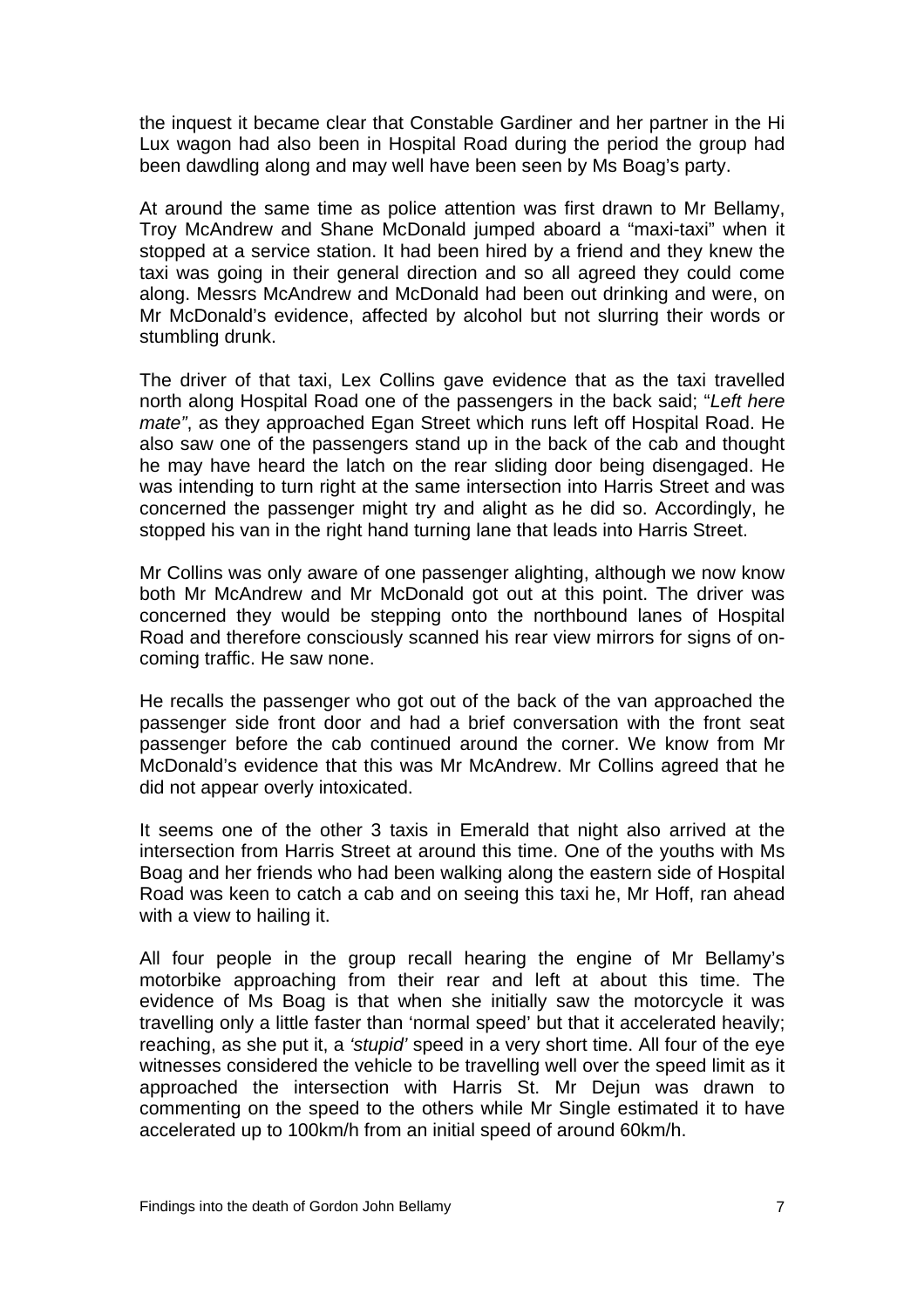Ms Boag had not seen Mr McAndrew and Mr McDonald exit the cab that was on the other side of Hospital Road, however, as she followed the path of the motorcycle she observed it collide with Mr McAndrew as he crossed the outbound lanes.

Mr Dejun also witnessed the collision. He said his group were some 30-40 metres south of the intersection when the motorcycle passed them and he was sure that as it did the driver looked at his group. Very soon after this the bike hit the pedestrian. He says just before the collision it seemed the pedestrian saw the motor bike and was preparing to jump back but did not have time.

Mr McDonald gave evidence he does not specifically recall looking for oncoming traffic as he exited the taxi. He was focussed, it seems, on getting home which required him to head across the outbound lanes of Hospital Road in a westerly direction. As he was about the middle of the two lanes he looked back and to his right and saw Mr McAndrew talking to the front seat passenger of the cab.

He does not recall hearing the motorcycle approach him but just before he cleared the second or western lane something caused him to look to his left, in a southerly direction. He clearly remembers seeing a bright flash of light as the motorcycle passed just behind him. He turned around and saw Mr McAndrew lying on the road and after some initial confusion realised he had been struck by the motor cycle. He was lying near to the line dividing the two lanes.

There is no evidence Mr Bellamy took evasive action and no skid marks or other evidence of braking were later found.

Mr McAndrew's last minute evasive action perhaps saved his life though he was struck a glancing blow to the right side of his upper body. He retained consciousness but suffered a broken collar bone, broken arm, punctured lung and massive ligament damage to his upper right arm and shoulder leaving him with a permanent disability.

Ms Boag and Mr Dejun both say they observed Mr Bellamy to look back at the scene of the collision as he rode on. Mr Dejun's evidence was that the speed of the motorcycle slowed after the impact but the rider retained control. Ms Boag recalls the motorcycle veering to the left after impact and the rider having to lean in order to regain balance. No witnesses followed Mr Bellamy's progress, their attention understandably being drawn to Mr McAndrew.

Mr Collins, the driver of the cab from which Mr McAndrew had alighted, had progressed about 15 metres along Harris Street when he heard a thud which he thought was a collision between two cars. His passengers remained oblivious to the noise but on performing a u-turn he observed Mr McAndrew on the road. He approached Mr McAndrew and assisted with traffic duty. In his statement Mr Collins estimated about a minute had passed between him hearing the thud and the arrival of the first police car. Ms Boag recalls the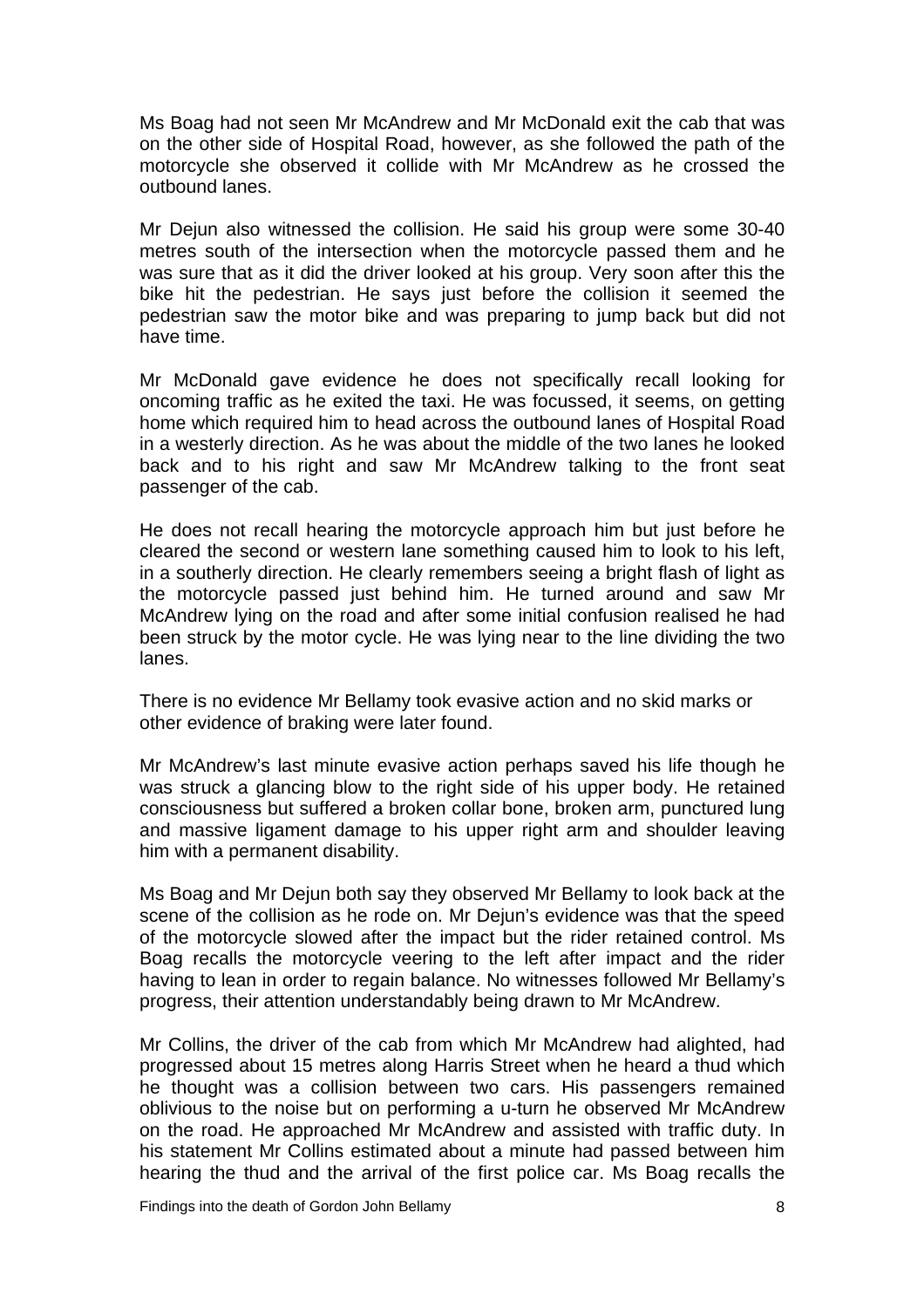<span id="page-10-0"></span>police vehicle arriving after 20-30 seconds. Both agree that only when it arrived its coloured flashing lights were illuminated.

Mr Dejun, Mr Hoff and Ms Boag ran to see if they could assist the pedestrian they had seen struck. As he was doing so Mr Dejun heard another noise and saw a cloud of dust in the vicinity of where be thought the motor cycle had stopped, further north along Hospital Road. After seeing that other people were attending to Mr McAndrew and that an ambulance had been called he and Mr Hoff went to investigate what had happened to the motorcycle rider.

He found the bike smashed against a tree and the obviously dead rider some meters away. Constable Laas soon also came to the scene and Mr Dejun alerted him to Mr Bellamy's body.

Measurements and inspections undertaken by Sergeant Lamerton, the forensic crash investigator, established that 84 metres after the point where Mr McAndrew fell to the ground after being hit, the motorbike veered off the road to the left and after travelling a further 48 metres across an open grassed area collided with a large tree.

Constable Laas was quick to notify Rockhampton Communications and the District Duty Officer as to what had occurred. The officers appropriately nominated the necessity for senior police to be notified and for traffic accident investigators to be called to the scene.

Ambulance officers soon arrived and provided assistance to Mr McAndrew. They confirmed nothing could be done for Mr Bellamy.

#### *Investigation findings*

Breath tests conducted on Constables Laas and Gardiner were consistent with later urine sample results to the effect that neither was affected by alcohol or drugs at the relevant time.

No physical evidence was available to Sergeant Lamerton to enable him to calculate an accurate speed of Mr Bellamy's motorcycle at any point during its travel along Hospital Road. Based on what he saw at the crash site, he was however, able to apply his extensive experience in such matters to conservatively estimate the likely speed at impact with the tree as being at least 100km/h. His examination of the tyre marks leading from Hospital Road to the tree allowed him to conclude the motorcycle was not under heavy braking during this period. This would be consistent with several theories including that Mr Bellamy remained unbalanced to the extent he could not effectively apply the brakes; or his reaction time, affected by alcohol, hindered his ability to apply the brakes in a timely manner.

There was, likewise, no forensic evidence pinpointing the spot where Mr McAndrew had been standing at the time he was struck. I am satisfied, as a result of the eyewitness accounts that Mr McAndrew was very near to the centre of the two lane northbound carriageway when this occurred.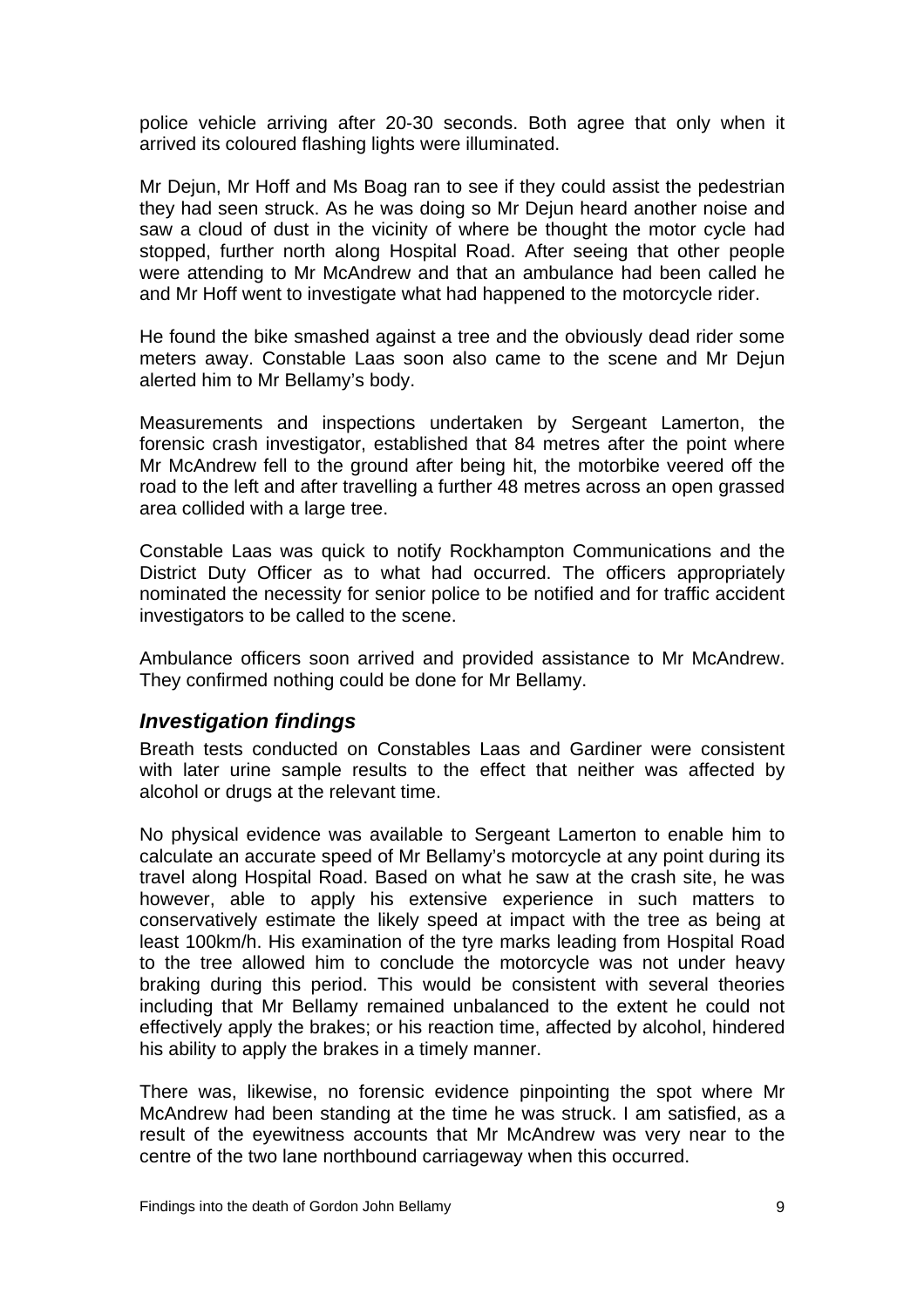<span id="page-11-0"></span>The distance travelled by Mr Bellamy after striking Mr McAndrew was 132 metres. At 100km/h Mr Bellamy would have had 4.7 seconds to react before striking the tree. I am satisfied that, given his alcohol affected state; the likelihood he was off balance after striking Mr McAndrew at such high speed, and the reaction times even a sober person requires to adjust to such changes, Mr Bellamy would have had very little, if any, control over his course of travel for that distance.

### *The autopsy*

An external autopsy examination was carried out on the body of Mr Bellamy by an experienced pathologist Dr Nigel Buxton on 22 December 2008.

Blood and urine samples taken during the autopsy examination were analysed and showed at the time of his death Mr Bellamy had a blood alcohol content of 457mg/100mL and a urine alcohol content of 263mg/100mL. There are various explanations that might address the large difference between these figures although for the purpose of this inquest it is sufficient to conclude Mr Bellamy was undoubtedly and significantly influenced by the effects of alcohol.

Dr Buxton concluded the injuries suffered were consistent with a high speed motor cycle collision with a rigid object. An autopsy certificate was issued recording the cause of death as follows:

- 1(a) Multiple injuries *due to, or as a consequence of*
- 1(b) Motorcycle trauma

### *Conclusions as to the cause of the crash*

There was some initial speculation that Mr Bellamy may have deliberately driven into the tree with the intention of killing himself. This was based on his history of depression, comments he had made about considering ending his life in this way and the absence of signs of braking at the crash site. However I am of the view it is more likely he lost control of the vehicle after striking the pedestrian, Mr McAndrew. I accept the evidence of Sergeant Lamerton that it is likely this collision would have significantly destabilised the bike and made it difficult for the rider to control it. When the great speed at which Mr Bellamy was riding is considered with his state of gross intoxication, it is reasonable to conclude, in my view, that the fatal crash was unintended and accidental.

It is not my role to apportion liability for the crash but when determining "how" the death occurred I am required to consider the contributory factors and causes.

In this case the dominant causes in my view were the excessive speed at which Mr Bellamy was driving and his extreme intoxication. However, the actions of the pedestrians also played a role. A motorist would not expect pedestrians to alight from a vehicle that was in a right turn lane and cross the two through lanes without checking for on-coming traffic. In this case the pedestrians had an unobstructed view for approximately 500 metres and had they been keeping a proper lookout they could have seen the motor bike approaching. Conversely, it may be that Mr McAndrew did look, saw no motor Findings into the death of Gordon John Bellamy 10 and 10 and 10 and 10 and 10 and 10 and 10 and 10 and 10 and 10 and 10 and 10 and 10 and 10 and 10 and 10 and 10 and 10 and 10 and 10 and 10 and 10 and 10 and 10 and 10 and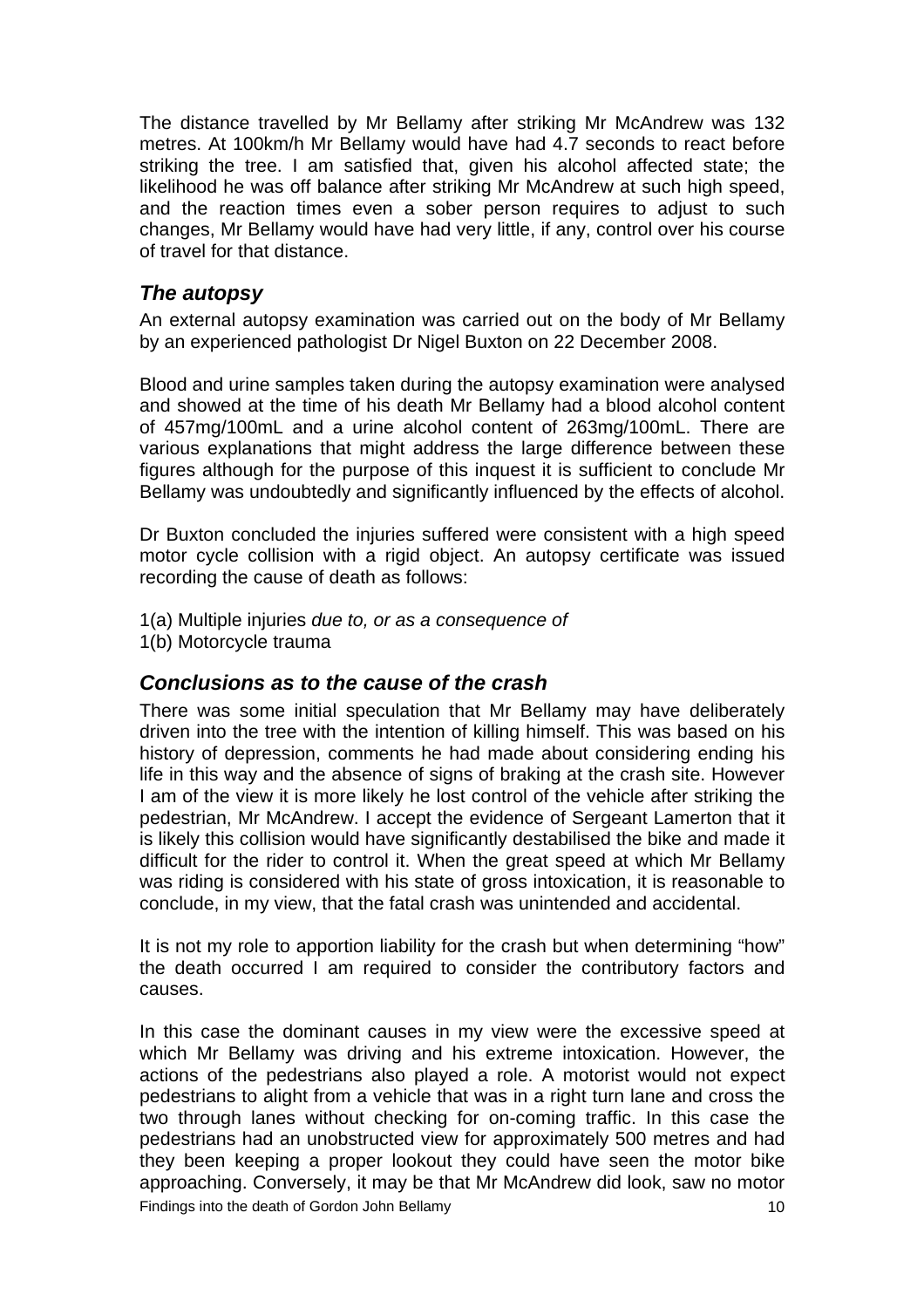<span id="page-12-0"></span>vehicles in the near vicinity and reasonably concluded the distant motorcycle posed no threat to him. Certainly there is evidence from some of the eye witnesses that when they first heard Mr Bellamy's motorbike it was not travelling particularly quickly until it rapidly accelerated a few hundred metres from where it collided with Mr McAndrew.

I will say more later about the action of the police officers and their compliance with the QPS pursuit policy. It is sufficient at this stage to observe there is no evidence any improper action on their part contributed to the crash.

# **Findings required by s45**

I am required to find, as far as is possible, who the deceased person was, how he died, when and where he died and what caused his death. As a result of considering all of the material contained in the exhibits and the evidence given by the witnesses, the material parts of which I have summarised above, I am able to make the following findings.

| Identity of the deceased - | The deceased person was Gordon John<br>Bellamy.                                                                                                                                                                                 |
|----------------------------|---------------------------------------------------------------------------------------------------------------------------------------------------------------------------------------------------------------------------------|
| How he died -              | Mr Bellamy died when he lost control of the<br>motorcycle he was riding at excessive speed<br>while grossly intoxicated after it struck a<br>pedestrian and collided with a tree. A short<br>police pursuit preceded the crash. |
| <b>Place of death -</b>    | He died at Emerald in Queensland.                                                                                                                                                                                               |
| Date of death -            | Mr Bellamy died on 20 December 2008.                                                                                                                                                                                            |
| Cause of death -           | Mr Bellamy died as a result of multiple<br>injuries suffered in a motorcycle crash.                                                                                                                                             |

# **Concerns, comments and recommendations**

Section 46, in so far as it is relevant to this matter, provides that a coroner may comment on anything connected with a death that relates to public health or safety, the administration of justice or ways to prevent deaths from happening in similar circumstances in the future.

As I have already indicated the causes of the sad death of Mr Bellamy were his manner of driving and the actions of a pedestrian he hit. I am unaware of anything I could suggest that might reduce the likelihood of young men engaging in such high risk behaviour  $-$  it is a problem that has confronted society for centuries and has been amplified more recently by the ready availability of powerful motor vehicles, drugs and alcohol.

More amenable to change are the policies and practices of the Queensland Police Service. Accordingly I shall summarise the relevant policies and consider whether they were adhered to by the officers involved in this case.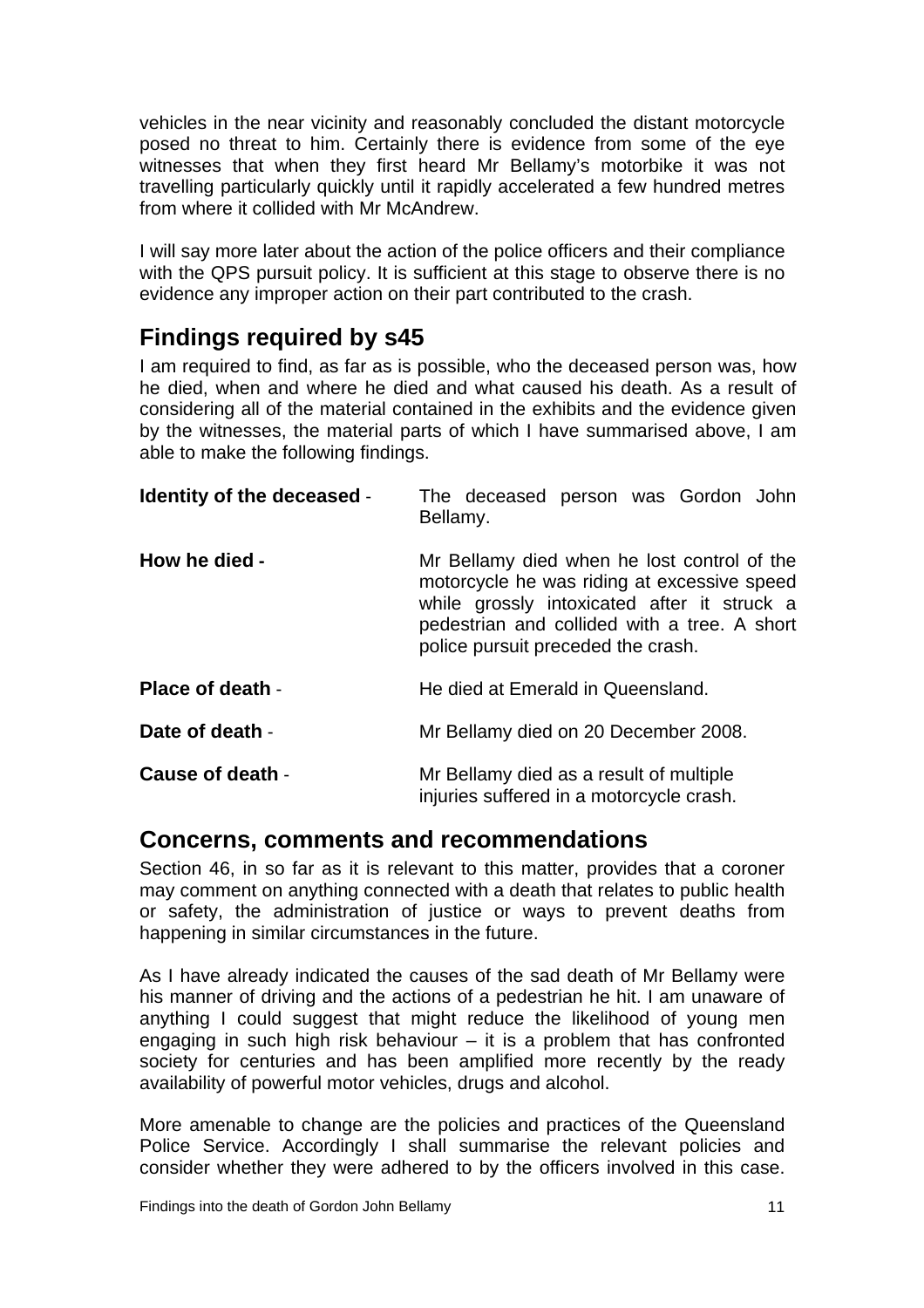<span id="page-13-0"></span>This inquest is another in a long series of similar matters I have previously reported on. I readily accept and acknowledge the QPS is devoting careful consideration to managing this most difficult policy challenge.

# *QPS pursuit policy*

On 1 January 2008 and after an 18 month trial period, the QPS implemented an appreciably updated and revised pursuit policy state wide.

I am satisfied the officers involved in the case had received timely training in the policy and had a sufficient working knowledge of it.

I shall now summarise those parts of the policy relevant to this case.

### **When can a pursuit be commenced and continued?**

The principles underpinning the policy are outlined in the Operational Procedures Manual (OPM). Those of particular relevance to this case are:

- *(i) Pursuit driving is inherently dangerous. In most cases the risk of the pursuit will outweigh the benefits.*
- *(ii) Pursuits should only be commenced or continued where the benefit to the community of apprehending the offender outweighs the risks.*
- *(iii) If in doubt about commencing or continuing a pursuit, don't.*

The policy assures officers that suspects who fail to stop when directed will still be the subject of law enforcement action, but less dangerous means than high speed pursuits will be utilised. It says:-

*The revised pursuit policy seeks to shift the manner of apprehension of people who fail to be intercepted from pursuits into other strategies. The Service will continue to apprehend offenders who fail to be intercepted but pursuits will not be the principal means of effecting apprehension.* 

The policy requires the pursuing officers to balance the utility of a pursuit against the risks it generates. The utility is gauged by considering the consequences of failing to intercept the pursued – the seriousness of the offences the person fleeing may have committed and the strength of the evidence indicating they have committed those offences. In this balancing exercise, issues of safety are to weigh more heavily than has been the case under earlier policies.

According to the policy, "pursuit" means the continued attempt to intercept a vehicle that has failed to comply with a direction to stop where it is believed on reasonable grounds the driver of the other vehicle is attempting to evade police.

"Intercept" means the period from deciding to direct the driver of a vehicle to stop until either the driver stops or fails to stop. It includes the period when the Findings into the death of Gordon John Bellamy 12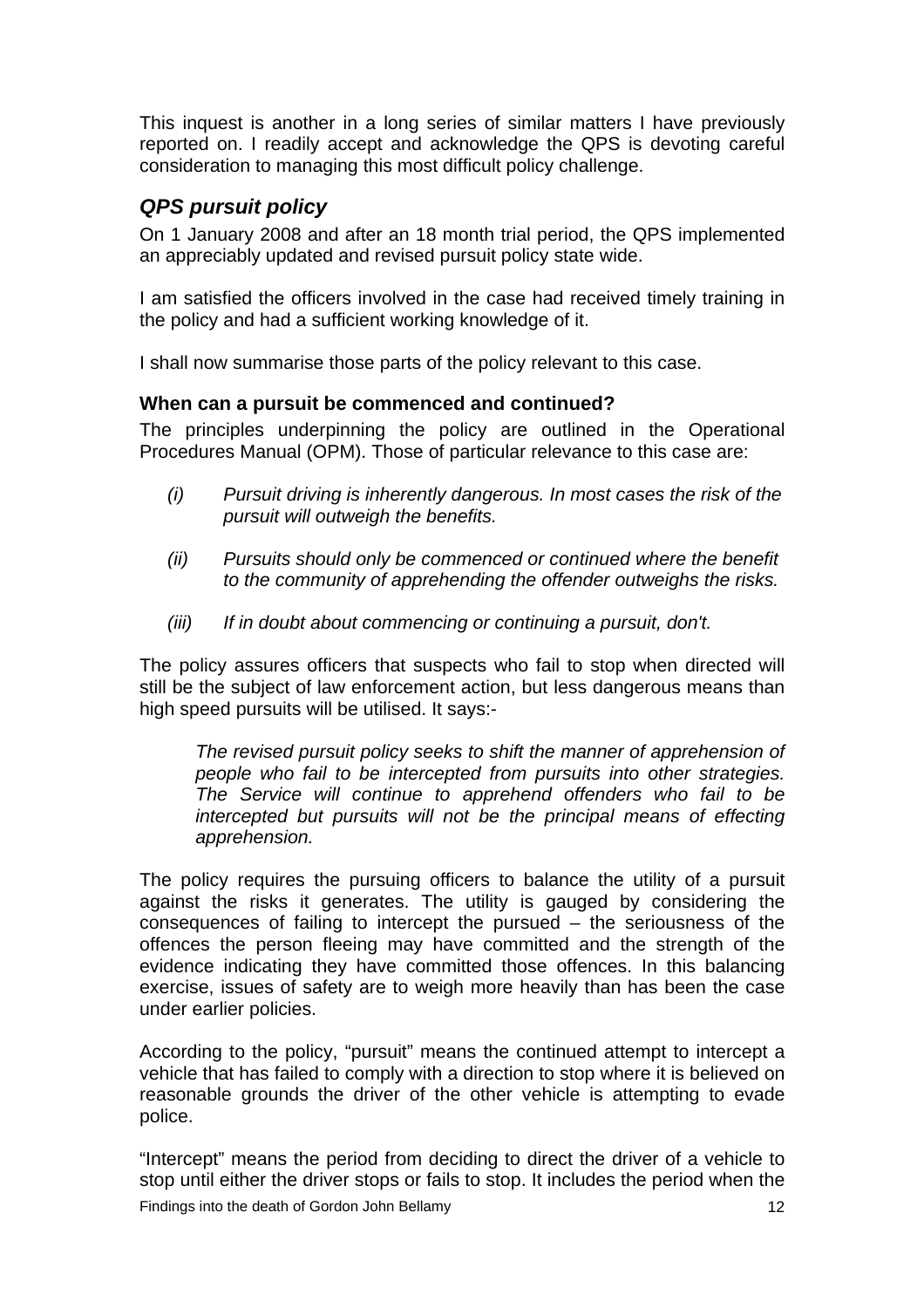<span id="page-14-0"></span>police vehicle closes on the subject vehicle in order to give the driver a direction to stop.

The policy specifically excludes some matters from being sufficient on their own to justify the commencement of a pursuit. These are termed "*non-pursuit matters"* and they include license and vehicle checks, random breath tests and traffic offences.

#### **When an intercept becomes a pursuit**

When an officer is attempting to intercept a vehicle, if the vehicle fails to stop as soon as reasonably practicable; and the officer reasonably believes the driver of the vehicle is attempting to evade police a pursuit is commenced if the officer continues to attempt the intercept.

The reference to "reasonably believes" means the question is not determined by the subjective views of the pursuing officer, rather, as with most aspects of law enforcement, officers must align their conduct with what a reasonable officer would do or believe in the circumstances.

If a pursuit is not justified, or authorised an attempted intercept must be abandoned. In such cases the officer must turn off the flashing lights and siren, pull over and stop the police vehicle at the first available safe position.

### *Did this incident comply with the policy?*

The attempt to intercept Mr Bellamy was entirely appropriate: police may stop any motorist at any time and require a road side breath test. The magnitude of the road toll has been held sufficient to authorise such intrusive powers.

However, there was no justification to commence a pursuit of Mr Bellamy: the attempted interception was clearly for a "non-pursuit matter". There was, therefore, an obligation to abandon the attempted interception once the motorcycle failed to stop as soon as reasonably practicable and the officers believed on reasonable grounds that the driver was attempting to evade police.

The attempted interception was affected when the police car was brought to a halt behind the then stationary motorcycle in Egerton Street, the coloured flashing lights were illuminated and the siren briefly sounded. I have no doubt Mr Bellamy was made aware by these actions that police wanted him to remain stationary so they could speak to him. They were very close to him and even if his helmet and the noise of his motor drowned out the sound of the siren, the flashing blue and red lights would have reflected off the shop fronts on both sides of the street making it impossible for them not to be observed.

The most obvious and likely explanation for Mr Bellamy riding off after speaking to Mr Kelly for only a few seconds is that he was aware the officers wanted to speak to him and knowing he was disqualified from driving and intoxicated, Mr Bellamy decided to "make a run for it".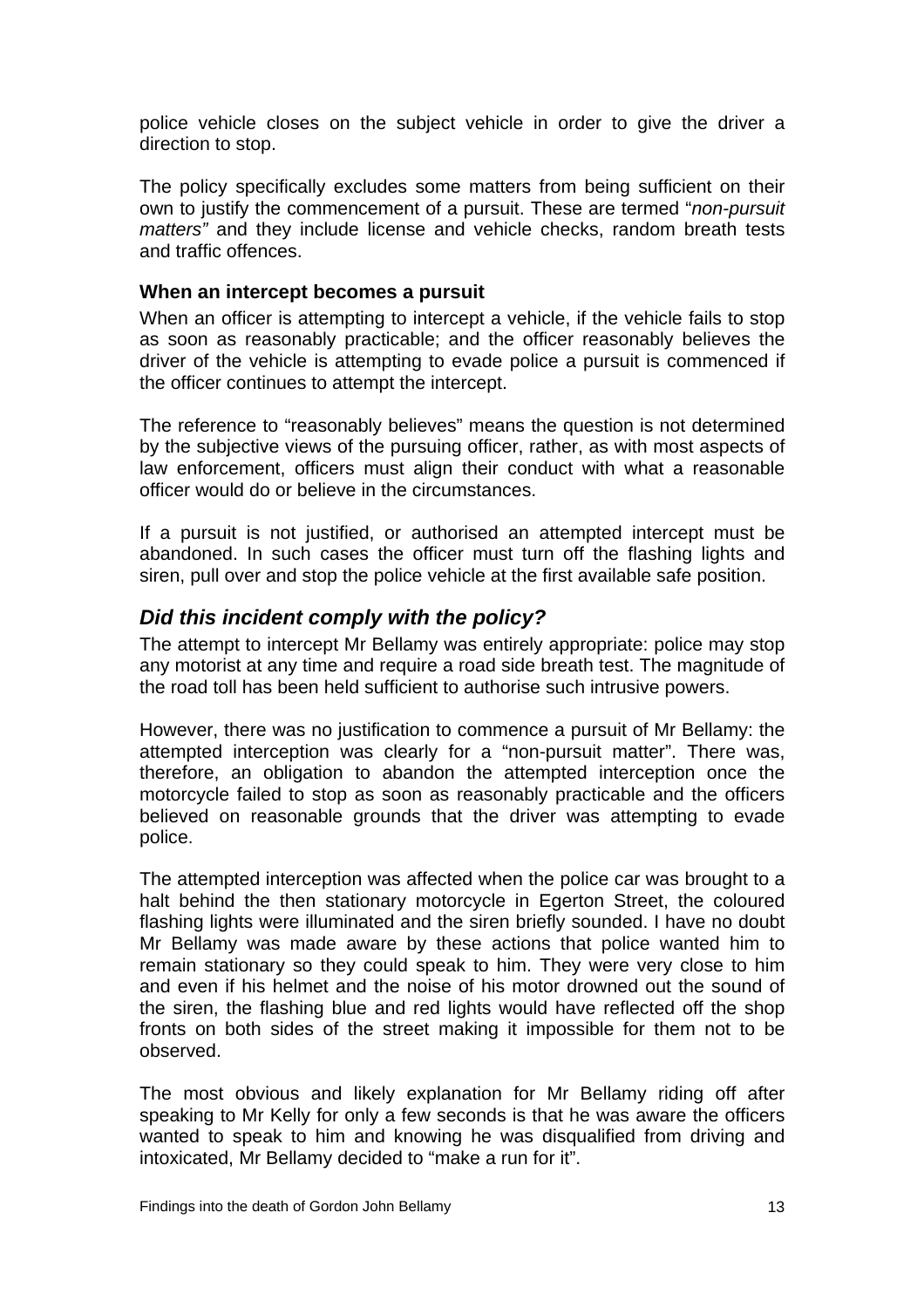The issue is when it could be said that a reasonable officer would have believed Mr Bellamy was attempting to evade police. This is necessarily an objective test although in this case the subjective evidence in relation to Constable Laas' belief at the time of the incident settles the matter. On several occasions during his record of interview Constable Laas made it clear when the motorcycle drove off from outside Hooper's store he believed the driver was aware of their presence and was trying to evade them. This belief accords with the view of an independent observer, Mr Kelly. At the inquest he volunteered before being questioned on the point that from his point of view there could have been no doubt the motorcyclist was aware of the police vehicle behind him and had driven off in response.

Constable Laas gave evidence that the purpose of following the motorcycle from Hooper's store was to continue the attempt to intercept the vehicle. That ignores the fact that once an intercept has been unsuccessfully attempted and the driver knowingly fails to comply, a continued attempt is a pursuit.

In this case that pursuit was not authorised by the policy because of the lack of evidence Mr Bellamy had committed more than traffic offences.

The policy of not pursuing in 'non-pursuit' matters needs to be strictly applied because the risk/benefit balance is so heavily skewed against pursuing in these matters. The high incidence of injury and death arising from pursuits (in many cases to members of the public not involved) justifies that strict application.

It is impossible to say whether Mr Bellamy knew he was being pursued during this period and whether it motivated him to ride faster. The evidence he was not speeding excessively when first seen by Ms Boag and her friends and only then rapidly accelerated suggests something else may have caused him to drive in the highly dangerous manner that resulted in his death and Mr McAndrew's injury.

I accept that once the officers set off after Mr Bellamy they applied a rational process of risk analysis and very quickly came to a conclusion the risk of continuing along Hospital Road with a view to intercepting Mr Bellamy could not be justified. They were clearly mindful of the pursuit policy even if it was not correctly applied. Any departure from the policy only continued while they travelled about 300 metres and for less than a minute.

I accept also the submission made on the officers' behalf that the unusual situation which prevailed in this case, whereby the target of the attempted interception was initially stationary and manifested his intention not to comply by moving off, may have made the strict application of the policy more difficult. It is also relevant they were junior officers who had not before needed to apply the policy. I have no doubt their involvement in the coronial process will have instilled a further appreciation of the rationale for the QPS pursuit policy. I see no need to refer their actions for the consideration of disciplinary action.